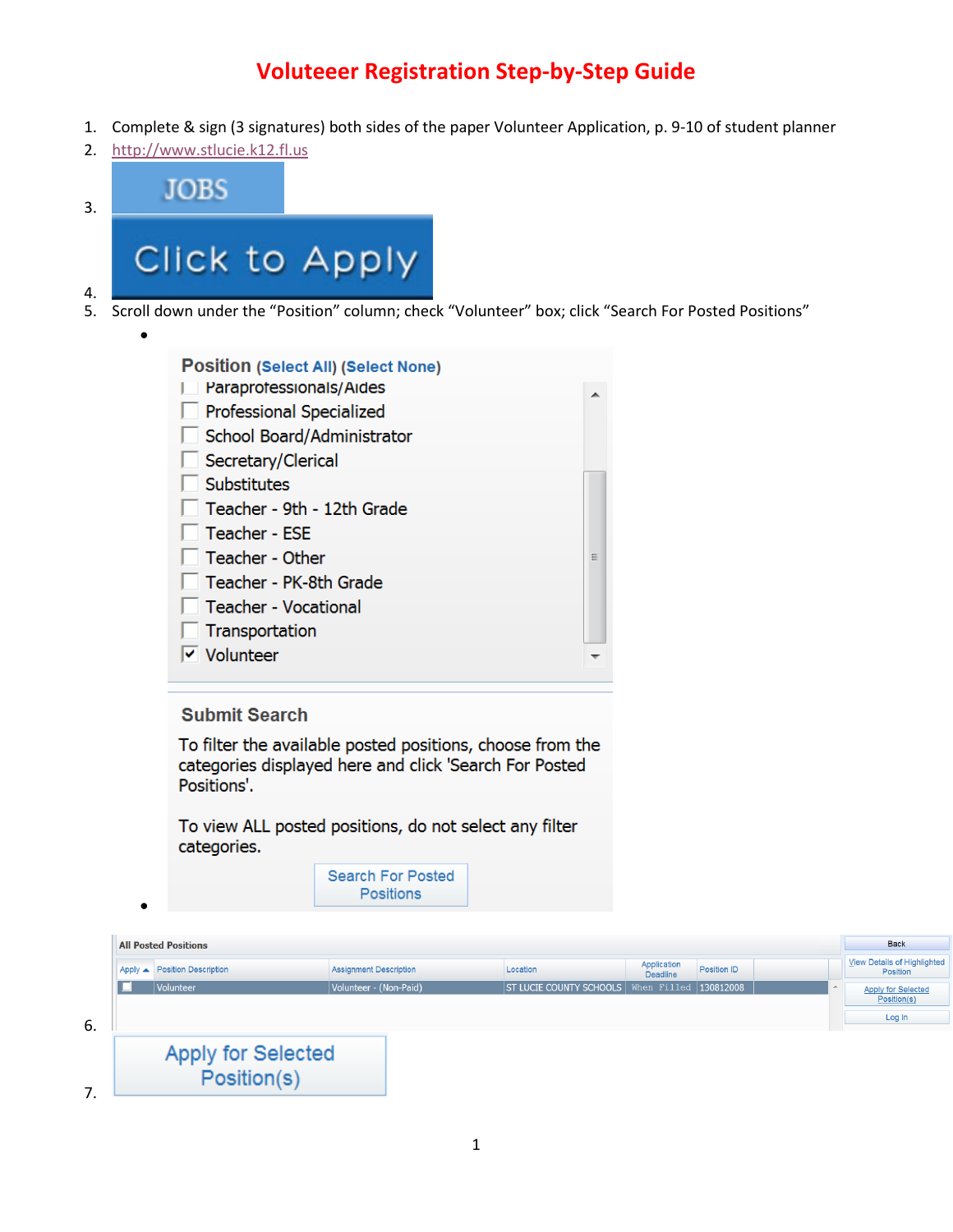8. Existing –vs- New Users

 $\bullet$ 

 **Existing users** may log into the **top section** using their username and password or they may click the "Forgot your username/password?" link

| <b>Existing Users Please Log In</b> |                                |
|-------------------------------------|--------------------------------|
| Username:                           |                                |
| Password:                           |                                |
|                                     | Log In                         |
|                                     | Forgot your username/password? |

 **New users** must create a profile by completing the information in the **bottom section** entitled "New Users Please Create a Profile". The **checkbox must be checked** before you are allowed to enter information.

| <b>New Users Please Create a Profile</b> |                                      |
|------------------------------------------|--------------------------------------|
|                                          | I Would Like To Create a New Profile |
| Your Email Address:                      | ImaNew@yahoo.com                     |
| * Your First Name:                       | IMA                                  |
| * Your Last Name:                        | <b>NEWMOM</b>                        |
| * Your Username:                         | <b>BestVolunteer</b>                 |
| * Your Password:                         |                                      |
| * Re-Enter Password:                     |                                      |
| * Your SSN:                              |                                      |
| * Re-Enter SSN:                          |                                      |
|                                          | <b>Create Profile</b>                |

 $\bullet$ 9. Click the "Add" button and complete each section

 $\bullet$ 

| <b>Job Listing</b>                          |                                                                                                                                                                                                                                                     |       |                                                                                                                           |                                        |            | Submit to HR              |
|---------------------------------------------|-----------------------------------------------------------------------------------------------------------------------------------------------------------------------------------------------------------------------------------------------------|-------|---------------------------------------------------------------------------------------------------------------------------|----------------------------------------|------------|---------------------------|
|                                             | Listing ID: 130812008                                                                                                                                                                                                                               |       | Location: ST LUCIE COUNTY SCHOOLS                                                                                         | Type: Part Time                        |            |                           |
|                                             | Position: Volunteer                                                                                                                                                                                                                                 | Dept: |                                                                                                                           | Deadline: Until Filled                 |            | <b>Cancel Application</b> |
|                                             | Assignment: Volunteer - (Non-Paid)                                                                                                                                                                                                                  |       | Group: 9999-Volunteer                                                                                                     | Appl. Status: Not Submitted            |            |                           |
|                                             | completed in any order. Each section (except Comments) contains a checkbox indicating that you have entered the information                                                                                                                         |       | This position has 5 sections to complete before you can submit your application. The sections are listed below and can be |                                        |            | <b>Return to Profile</b>  |
|                                             | to the best of your abilities. Checking the checkbox will also change the status of the corresponding section below to<br>'Completed'. When no sections are marked 'Incomplete', you may submit your application to Human Resources with the button |       |                                                                                                                           |                                        |            |                           |
| at the right.<br><b>Contact Information</b> | <b>Conditions of Employment</b>                                                                                                                                                                                                                     |       |                                                                                                                           | <b>Incomplete</b><br><b>Incomplete</b> | Add<br>Add |                           |
| <b>General Questions</b>                    |                                                                                                                                                                                                                                                     |       |                                                                                                                           | <b>Incomplete</b>                      | Add        |                           |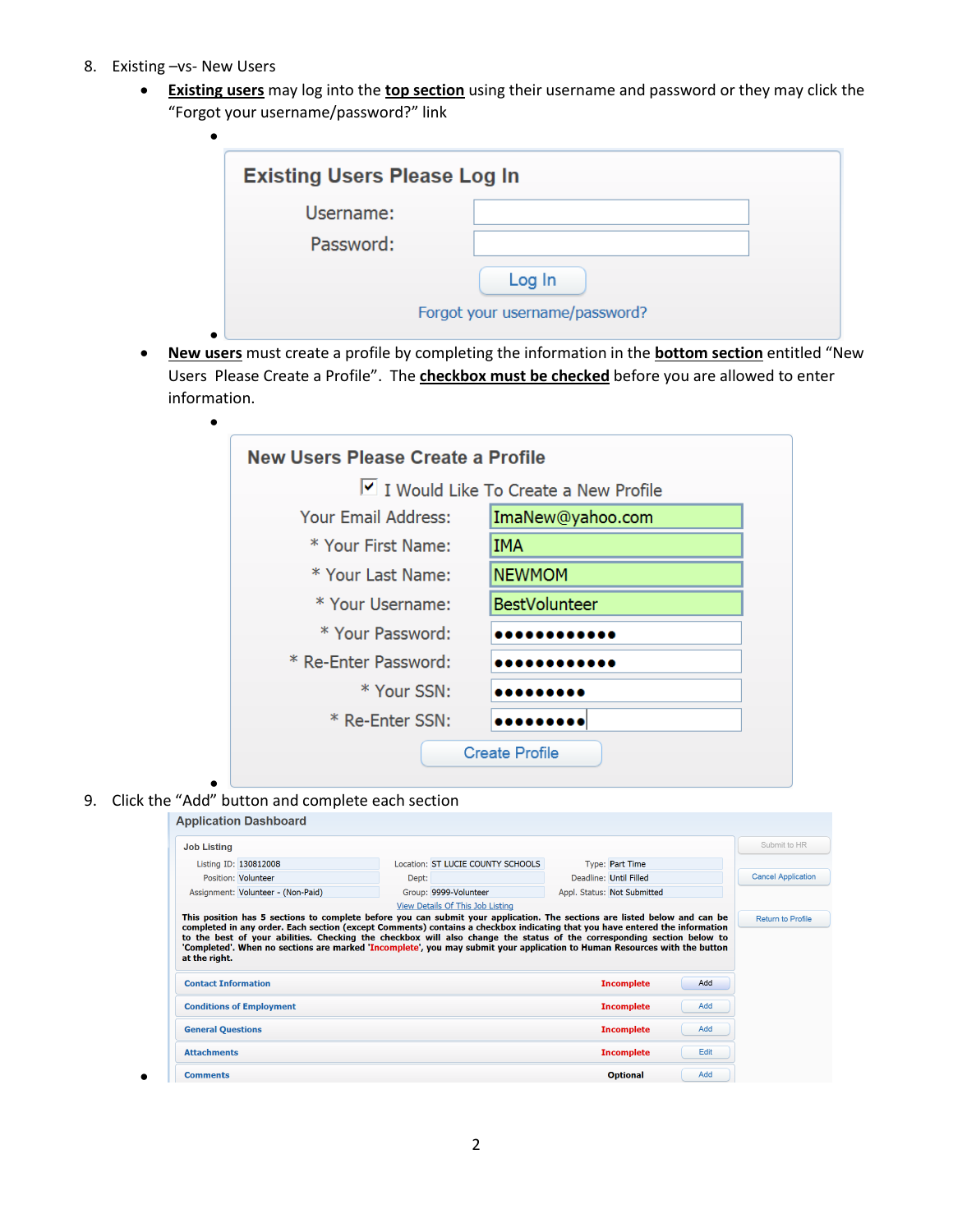#### 10. **Contact Information:**

 Complete information regarding address, phone numbers, date of birth, gender, race, employed with School District, veteran status, check both checkboxes, press "save & close" or "save" & next"



### **11. Conditions of Employment:**

 Read and answer the 5 questions carefully; click the check box, press "save & close" or "save" & next" **Conditions of Employment** 

| <b>Applicant Information</b>                                                                                                                       |         |                                                                                                            |                                                                                                                                                                                                                                                                                                                                                                   |                 | Save and<br>Close    |
|----------------------------------------------------------------------------------------------------------------------------------------------------|---------|------------------------------------------------------------------------------------------------------------|-------------------------------------------------------------------------------------------------------------------------------------------------------------------------------------------------------------------------------------------------------------------------------------------------------------------------------------------------------------------|-----------------|----------------------|
| Username: adiavernette                                                                                                                             |         | Email: adisha1228@vahoo.com                                                                                |                                                                                                                                                                                                                                                                                                                                                                   |                 | Save and             |
| First Name: ADIA                                                                                                                                   | Middle: | Last Name: VERNETTE                                                                                        |                                                                                                                                                                                                                                                                                                                                                                   |                 | Next                 |
|                                                                                                                                                    |         |                                                                                                            |                                                                                                                                                                                                                                                                                                                                                                   |                 | Save and<br>Previous |
|                                                                                                                                                    |         |                                                                                                            | I Have Completed These Conditions Of Employment To The Best Of My Abilities: $\Box$                                                                                                                                                                                                                                                                               |                 | Close                |
|                                                                                                                                                    |         |                                                                                                            |                                                                                                                                                                                                                                                                                                                                                                   |                 |                      |
| Conditions of Employment - You must be able to answer "Yes" to all questions.                                                                      |         |                                                                                                            |                                                                                                                                                                                                                                                                                                                                                                   |                 |                      |
|                                                                                                                                                    |         | CORRECT AND IS NOT GIVEN WITH THE INTENT TO EVADE OR AVOID SCREENING OR OTHER REOUIREMENTS.                | * 1: I understand that The School Board of St. Lucie County will rely upon the information provided in this Application in determining whether to approve me to serve as a volunteer, and that<br>any false statement is grounds for denial. UNDER PENALTY OF PERJURY, I DECLARE (by answering yes) THAT THE INFORMATION PROVIDED IN THIS APPLICATION IS TRUE AND | $C$ Yes $C$ No. |                      |
| * 2: *FELONY OFFENSE*<br>By clicking YES you are verifying that you have NEVER :                                                                   |         |                                                                                                            |                                                                                                                                                                                                                                                                                                                                                                   | $C$ Yes $C$ No. |                      |
| • pled quilty<br>· pled no contest<br>· heen convicted<br>· had adjudication withheld<br>· been imprisoned                                         |         |                                                                                                            |                                                                                                                                                                                                                                                                                                                                                                   |                 |                      |
| . have a pending criminal charge                                                                                                                   |         |                                                                                                            | . had a criminal record SEALED or EXPUNGED where you were NOT found innocent or the charges were NOT dropped                                                                                                                                                                                                                                                      |                 |                      |
| for a *FELONY OFFENSE*                                                                                                                             |         |                                                                                                            |                                                                                                                                                                                                                                                                                                                                                                   |                 |                      |
| By clicking YES you are verifying that you have NEVER                                                                                              |         |                                                                                                            | * 3: * BATTERY AGAINST A CHILD OR LURING OR ENTICING A CHILD OFFENSE COMMITTED IN FLORIDA OR IN ANOTHER JURISDICITION *                                                                                                                                                                                                                                           | $C$ Yes $C$ No. |                      |
| • pled quilty<br>· pled no contest<br>· been convicted<br>· had adjudication withheld<br>• been imprisoned<br>. have a pending criminal charge     |         |                                                                                                            | . had a criminal record SEALED or EXPUNGED where you were NOT found innocent or the charges were NOT dropped                                                                                                                                                                                                                                                      |                 |                      |
|                                                                                                                                                    |         | 787.025 relating to luring or enticing a child, or any other jurisdiction pertaining to the same offenses. | for a Misdemeanor offense committed in the state of Florida under the following statutes: Section 784.03, relating to battery, if the victim of the offense was a minor and/or Section                                                                                                                                                                            |                 |                      |
| * 4: *REGISTERED JUVENILE SEX OFFENDER LIST UNDER FLORIDA STATUTE* 943.0435(1)(A)1.d.F.S.<br>By clicking YES you are verifying that you have NEVER |         |                                                                                                            |                                                                                                                                                                                                                                                                                                                                                                   | $C$ Yes $C$ No. |                      |
| · pled quilty<br>· pled no contest<br>• been convicted<br>. had adjudication withheld<br>• been imprisoned<br>. have a pending criminal charge     |         |                                                                                                            | . had a criminal record SEALED or EXPUNGED where you were NOT found innocent or the charges were NOT dropped                                                                                                                                                                                                                                                      |                 |                      |
|                                                                                                                                                    |         | inclusion on the registered juvenile sex offender list under Florida Statute 943.0435(1)(a)1d.F.S.         | for a delinguent act committed in this state or any delinguent or criminal act committed in another state or under federal law which if committed in this state, qualifies an individual for                                                                                                                                                                      |                 |                      |
| * 5: *DUI/DWI/DWAI/DWIA* By clicking YES you are verifying that you have NEVER;                                                                    |         |                                                                                                            |                                                                                                                                                                                                                                                                                                                                                                   | $C$ Yes $C$ No. |                      |
| • pled quilty<br>• pled no contest<br>• been convicted<br>. had adjudication withheld<br>• been imprisoned                                         |         |                                                                                                            |                                                                                                                                                                                                                                                                                                                                                                   |                 |                      |
| • have a pending criminal charge                                                                                                                   |         |                                                                                                            | . had a criminal record SEALED or EXPUNGED where you were NOT found innocent or the charges were NOT dropped                                                                                                                                                                                                                                                      |                 |                      |
|                                                                                                                                                    |         |                                                                                                            | for two (2) or more * DUI/DWI/DWAI/DWIA OR DRIVING UNDER THE INFLUENCE OF A CONTROLLED SUBSTANCE CHARGES*                                                                                                                                                                                                                                                         |                 |                      |

 $\bullet$